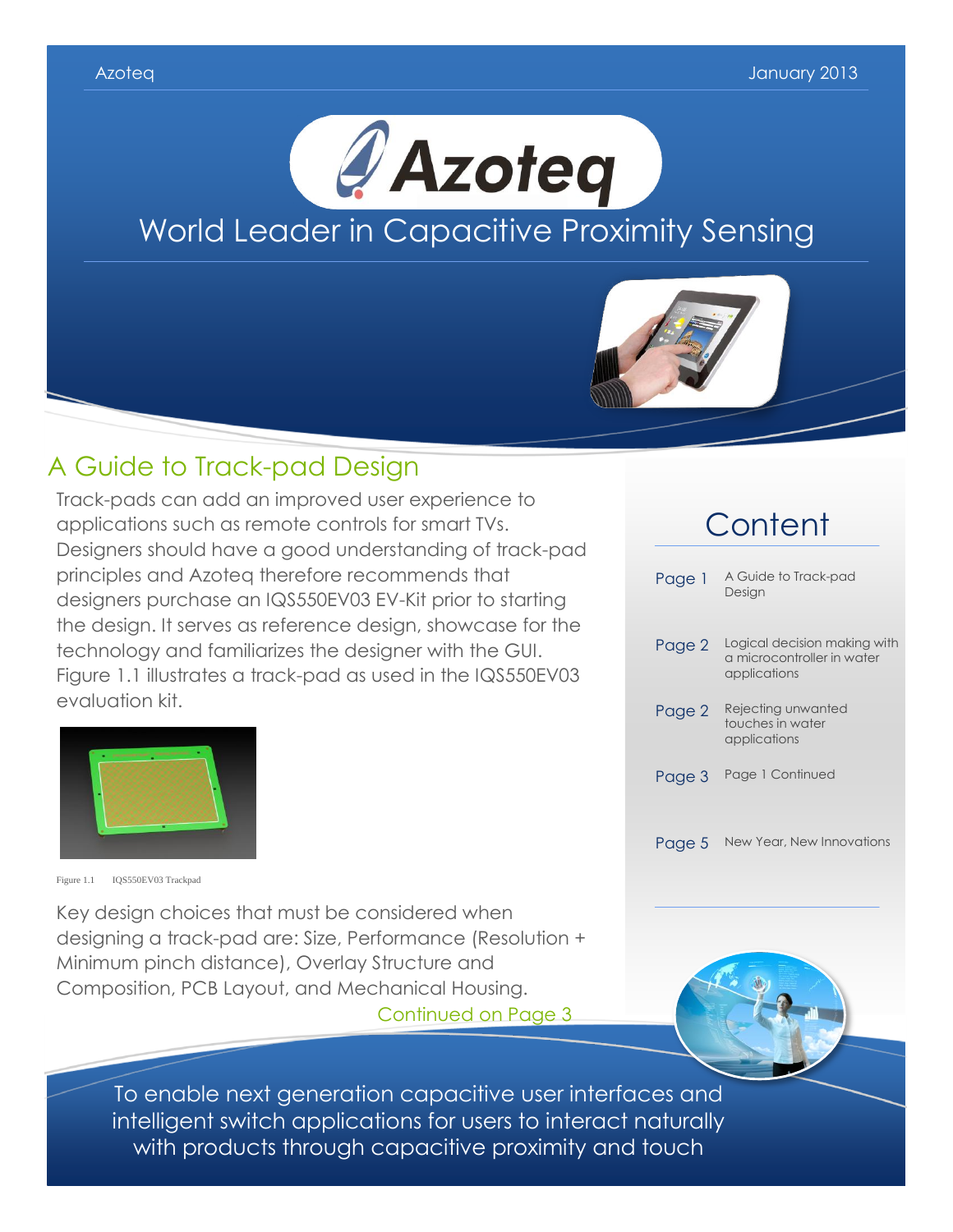# Logical decision making with a microcontroller in water applications

In applications where the keys may be exposed to water, it is necessary to employ a microcontroller to reject false touches caused by water.

The MCU will have to deal with two issues:

- Sensing through the water medium
- Rejecting unwanted touches

#### **Sensing through the fresh water medium**

As multiple touch keys will be capacitively coupled by water puddles or streams, multiple touches could be registered by the ProxSense™ controller when a user touches a key.

The key that the user is touching however, will have the greatest deviation from its LTA (Long Term Average) value, and can be easily extracted and registered as the intended touch by a suitable MCU to ensure reliable operation.

Therefore: The MCU should calculate the key with the greatest delta value, and only output that key.



### Capacitive Pressure Only

**Capacitive pressure sensing measures a microscopic deflection in the touch panel overlay. As this deflection requires a force of approximately 130g to activate the corresponding touch sensor, water by default cannot produce false touches, and intended touches are always detected through fresh and salty water.**



### Rejecting unwanted touches in water applications

Rejecting unwanted touches can be done in two ways:

- Ignoring all the touch inputs when multiple touches are detected.
- Ignoring all the touch inputs when a guard channel is triggered.

Both methods can be easily implemented with a suitable MCU. The MCU can trigger a display to "wipe the sensor clean" before any touches are reported.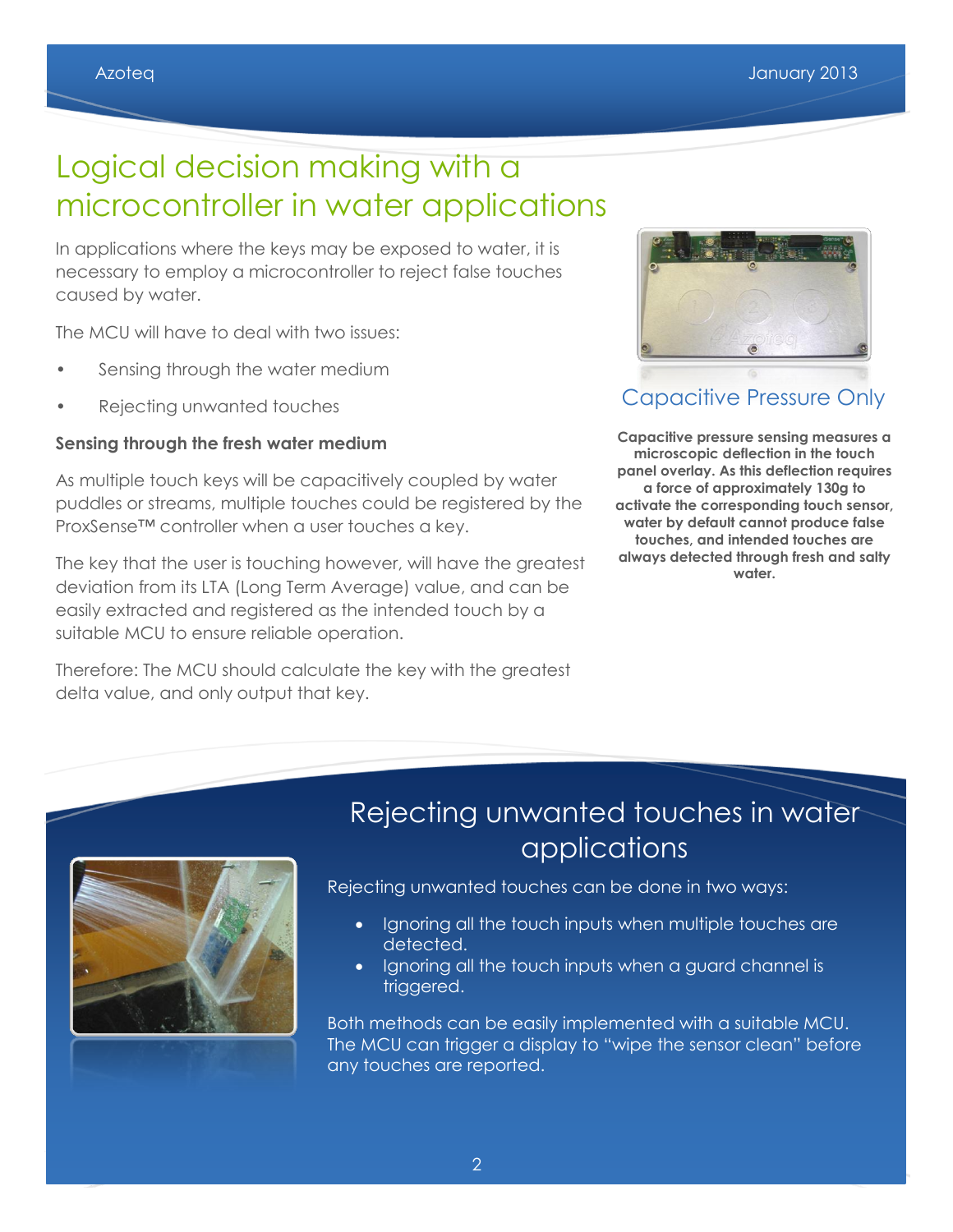## Page 1 Continued

#### **Diamond Pitch**

The pitch of a track-pad is defined as the distance between consecutive diamonds in a row or a column, as illustrated below.



Figure 1.2 Parameter Definitions

If the number of channels in the design is set and the size of the track-pad is a limiting factor, the pitch will be the adjusted variable to find a suitable fit to the desired track-pad dimensions.

The pitch size is also limited by the overlay thickness, and should be larger than the total overlay thickness. In Figure 1.3, the E-fields are concentrated and couple strongly to the finger. As a result the touch peak is on the largest channel, which increases linearity.



Figure 1.3 Low pitch to overlay thickness ratio



**Figure 1.4 Large pitch to overlay thickness ratio**

#### **Diamond Gap Spacing**

The diamond gap spacing is defined as the diagonal spacing formed between diamonds as depicted in Figure 1.2.

The gap spacing is strongly correlated to overlay thickness, and as a general rule should always be smaller than the overlay thickness.

For overlays up to 2 mm thick, the gap spacing should be approximately 2/3 of the overlay thickness.

#### **Pinch Distance**

The pinch distance is defined as the minimum distance that enables the correct detection of multiple touches in close proximity to one another.

It is desired in most cases that this distance is smaller than that of two fingers directly adjacent with each other (touching each other), placed on the track-pad.

• If the desired pinch distance is not adequate, the number of channels i.e. diamonds need to be increased with respect to this pinch distance (decreasing the channel pitch).

The minimum pinch distance is 2.5 times the pitch (worst case).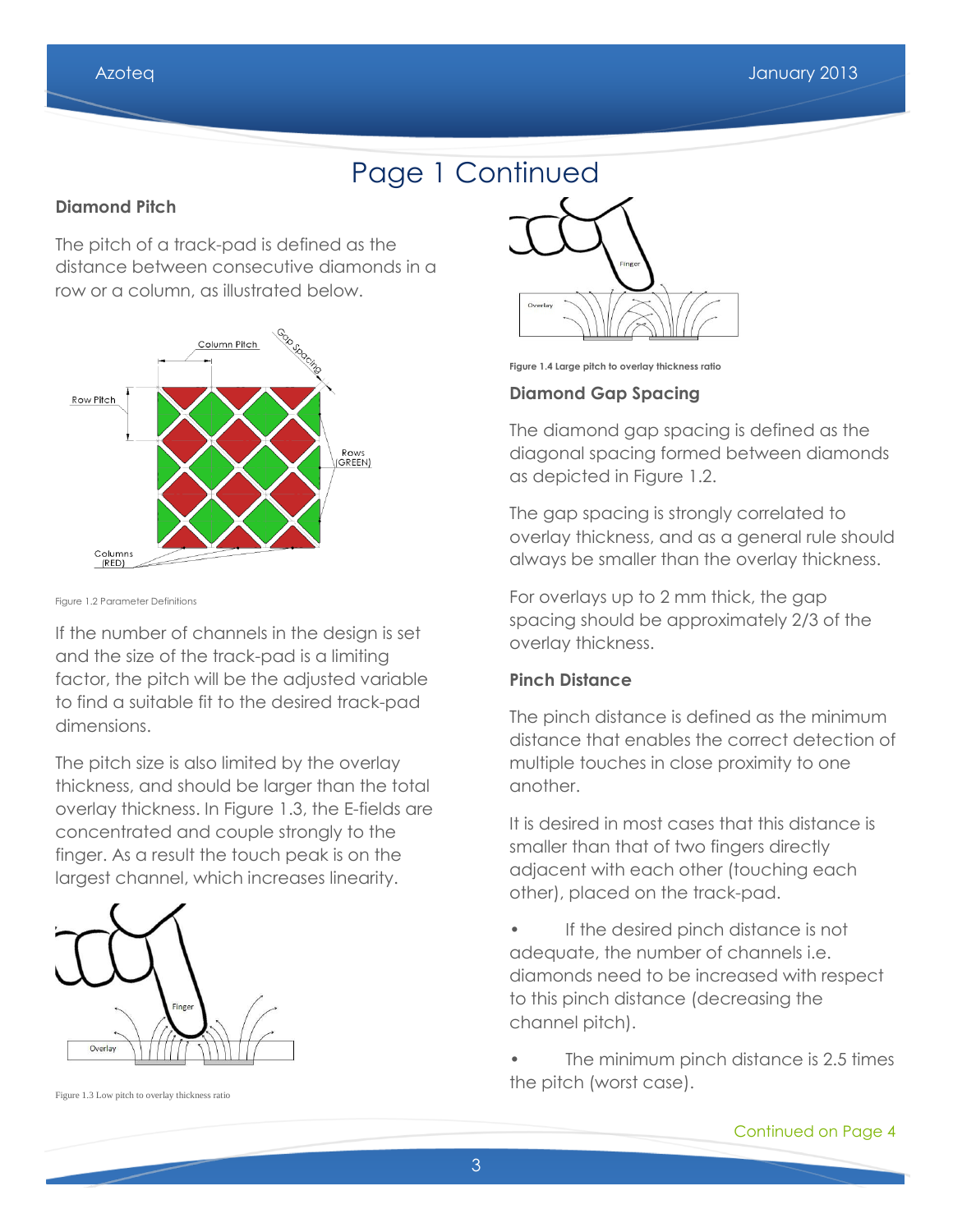### Page 3 Continued

#### **Overlay structure and composition**

The overlay is one of the most important components for a correctly working track-pad design.

There are some general principles that should be adhered to when considering the type of overlay that is to be used in the specific application:

- Air gaps should be removed completely if possible
- If minor air gaps are present, mechanical stresses should not cause these spaces to vary in size
- Overlay material must be non-conductive
- If multiple materials are used, they must be firmly connected

#### **PCB Layout**

General Guidelines for PCB layouts are:

- A 2 layer 1.6 mm thick FR4 PCB is recommended
- Implement a 40%, 45 degree grounded hatched pour on the PCB rear – this will prevent a user's hand on the back of the track-pad from being sensed by the sensor.
- Solder mask The sensors MUST have a solder mask coating as it improves coupling between the diamond pattern copper and the overlay
- For low power applications a Proximity channel can be added around the Track-pad. This channel can be used to wake up the device on a proximity event (for information on how to accomplish this, please refer to the datasheet of the corresponding IQS device)
- Minimize any crossing between TX and RX tracks, if this must occur, keep them at 90 degrees and keep RX's and TX's far apart
- Avoid having a solid ground pour behind the diamond pattern, as this will significantly reduce sensitivity



### Mechanical Housing **Guidelines**

The mechanical structure of the housing in which the track-pad is contained depends strongly on the application itself, but general guidelines include:

- The design of the mechanical housing must ensure that the overlay is as uniform as possible with no air gaps
- The design must be rigid enough to ensure that no bending and/or twisting occur during operation.
- Mechanical stiffeners or ribs can be employed in keyboard-type designs to add increased rigidity

For more information, please contact Azoteq.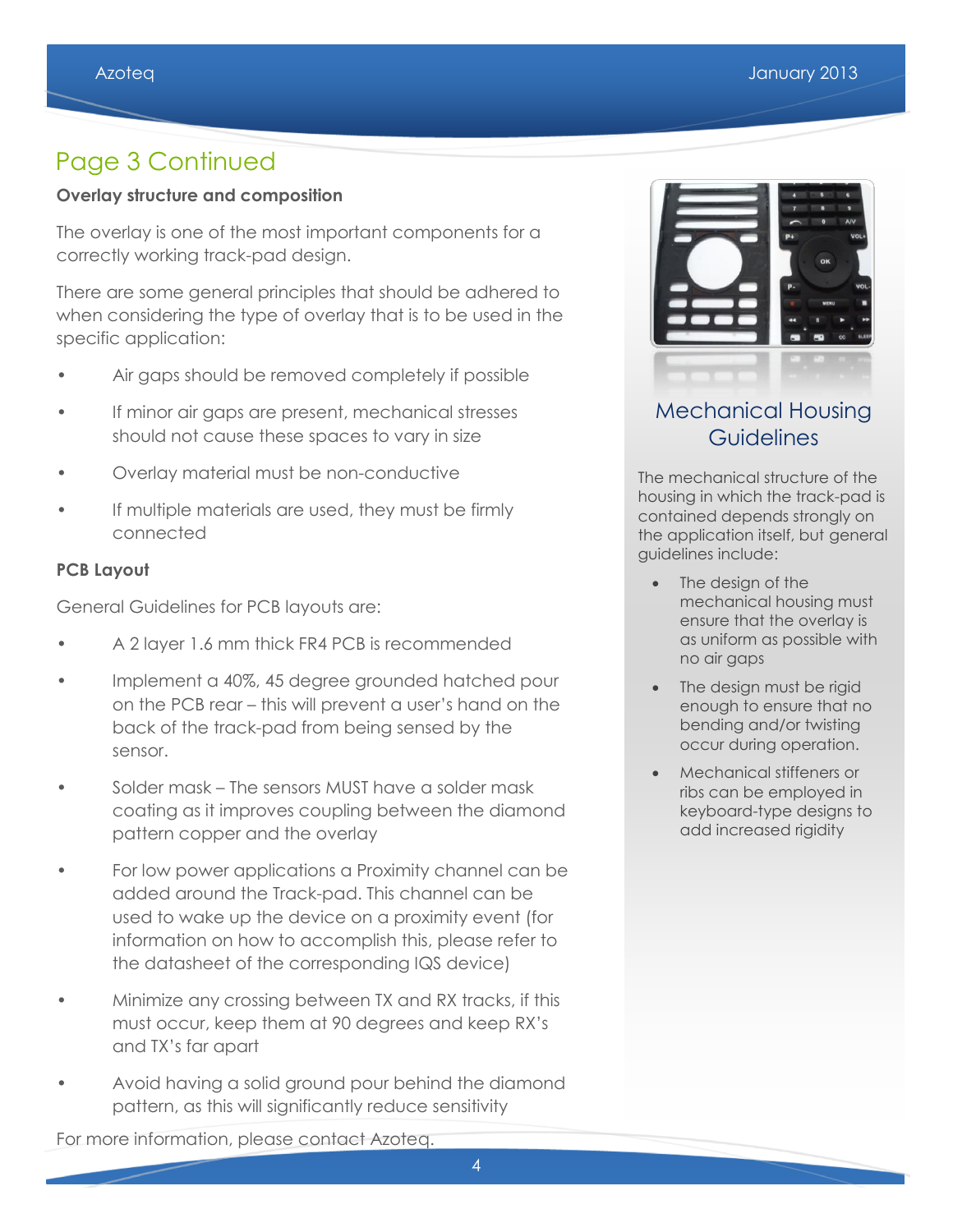# New Year, New Innovations

Azoteq has brought a wide variety of ICs to you over the course of 2012 and we have plans to release the next generation of low powered ICs for 2013!

As always, Azoteq is here to help you with your capacitive proximity and touch needs.



Feel free to ask us about our upcoming releases!

#### Sales

Azoteq International Jean Viljoen +27 21 863 0033 jean.viljoen@azoteq.com

Azoteq USA Kobus Marneweck +1 512 538 1995 kobusm@azoteq.com

Azoteq Asia Lina Yu +86 (138) 2696 0845 linayu@azoteq.com.cn

#### **Distributors**

**Worldwide** Mouser Electronics +1 800 346 6873

Sales@mouser.com

**Worldwide** Future Electronics +1 514 694 7710

**Taiwan** Holy Stone Enterprise Co. Ltd Terry Chiang +886 2 2659 6722 ext 302 terrychiang@holystone.com.tw

China **Infortech** Summer Yin +86 21 51087875 ext 355 summer\_yin@infortech.net.cn

#### South Korea **SPCorporation**

South East Asia Locus Marketing Pte. Ltd

Moon Pack

+82 16 729 6070 +82 2 3012 6070 Sam Liew +65 6299 7308 +65 6292 5848

mpack671@yahoo.co.kr samliew@locus.com.sg